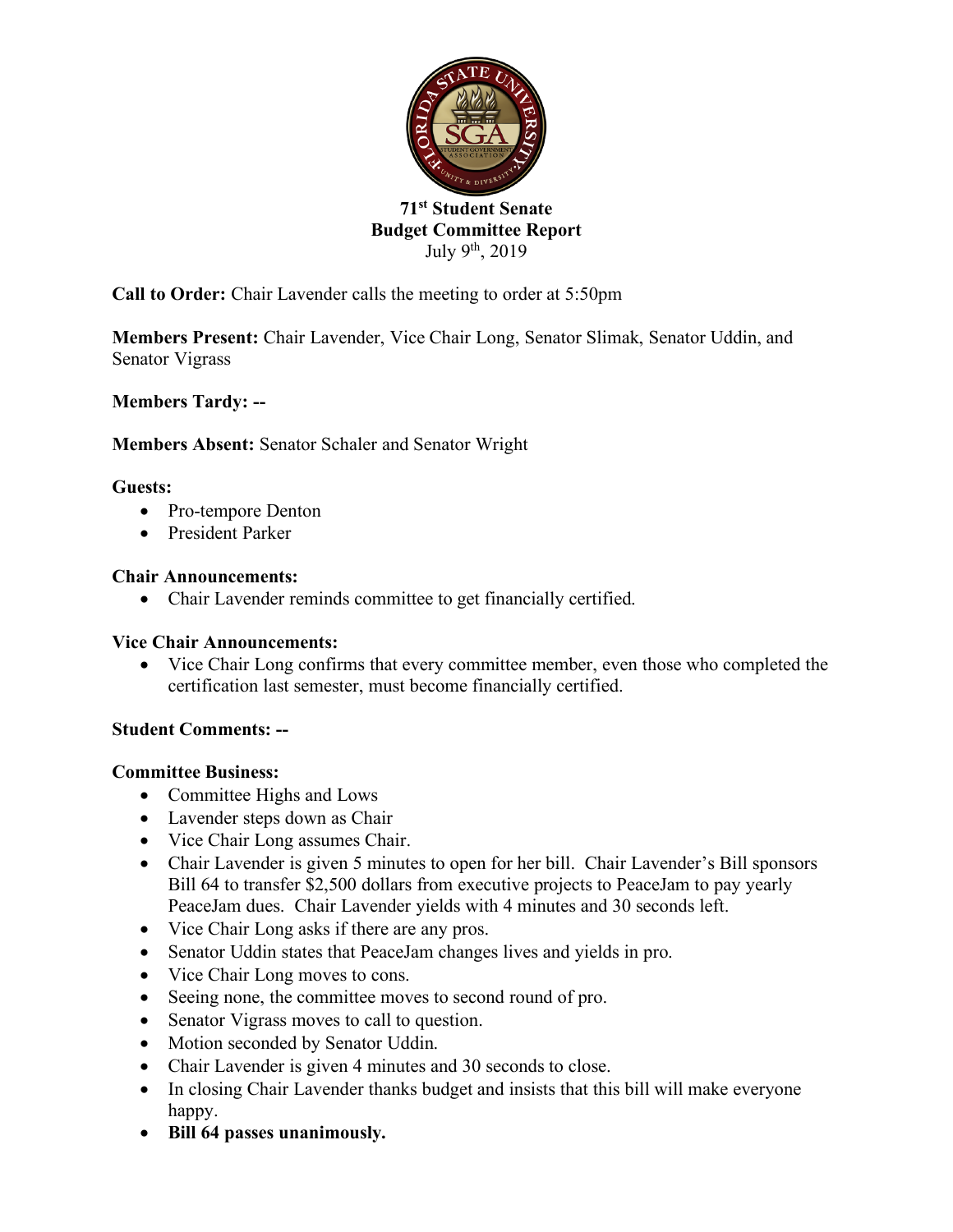- Motion to move to round table by Senator Slimak.
- Seconded by Senator Vigrass.
- Point of inquiry by Senator Vigrass: "Will we not discuss Bill 65?" [Transfer of \$2,500] dollars from Senate Projects to PeaceJam to split PeaceJam dues with Executive Projects<sup>1</sup>.
- Chair Lavender and Vice Chair Long confirm that SLAA did not meet so the committee will not discuss Bill 65 until next meeting.
- Chair Lavender announces we will now be discussing the transfer of funds from Office of Servant Leadership fund to Registered Student Organization Fund.
- Due to recent termination of the Office of Servant Leadership (OSL) there are \$2.243 that are inaccessible to students stagnant in the OSL fund. By transferring these funds to the Registered Student Organization fund, students may withdrawal 200 dollars to start their organizations in the beginning of the year.
- This decision was already discussed during the previous Budget Committee meeting.
- Chair Lavender explains that "because the bill is being presented by the budget committee, we will be presenting this bill as a whole on the senate floor." (The committee will explain this bill as a group on the senate floor).
- Committee then moves to an explanation and walkthrough on how to make an allocation bill.
- In the process the committee will submit a bill for the moving of \$,2243 dollars from Office of Servant leadership to RSO Funds.
- Chair Lavender explains what a senator writing legislation would write for From, To and Purpose and description.
- Committee discusses the different ways to word this bill's purpose and description.
- Vigrass and Slimak point out grammar adjustments.
- Senator Long recommends including the purpose of the Office of Servant Leadership in the beginning.
- The purpose and description now reads: The purpose of the Office of Servant Leadership was to serve the student body. Due to the removal of the Office of Servant Leadership, there is a remainder of \$2,243 dollars that currently remains unused. The purpose of this bill is to reallocate the money into RSO funding, so that student organizations will be able to receive funding in the upcoming Fall.
- Senator Vigrass asks if we will fill out the itemized expenditures.
- Chair Lavender explains why the committee will not.
- Committee discusses "what is an RSO?" (for new senators).
- Next week we will discuss Vice Chair Long's Bill 65 to move \$2,500 from Senate Projects to PeaceJam in order to pay senate's yearly PeaceJam dues.
- Senator Slimak asks if we should move the discussion to earlier.
- Chair Lavender explains why that is not possible.

#### **Old Business:** --

#### **New Business: --**

#### **Unfinished Business: --**

#### **Other Announcements: --**

**Date and Time of Next Meeting:** July 23<sup>rd</sup> at 5:40pm in Strozier, Room: to be determined.